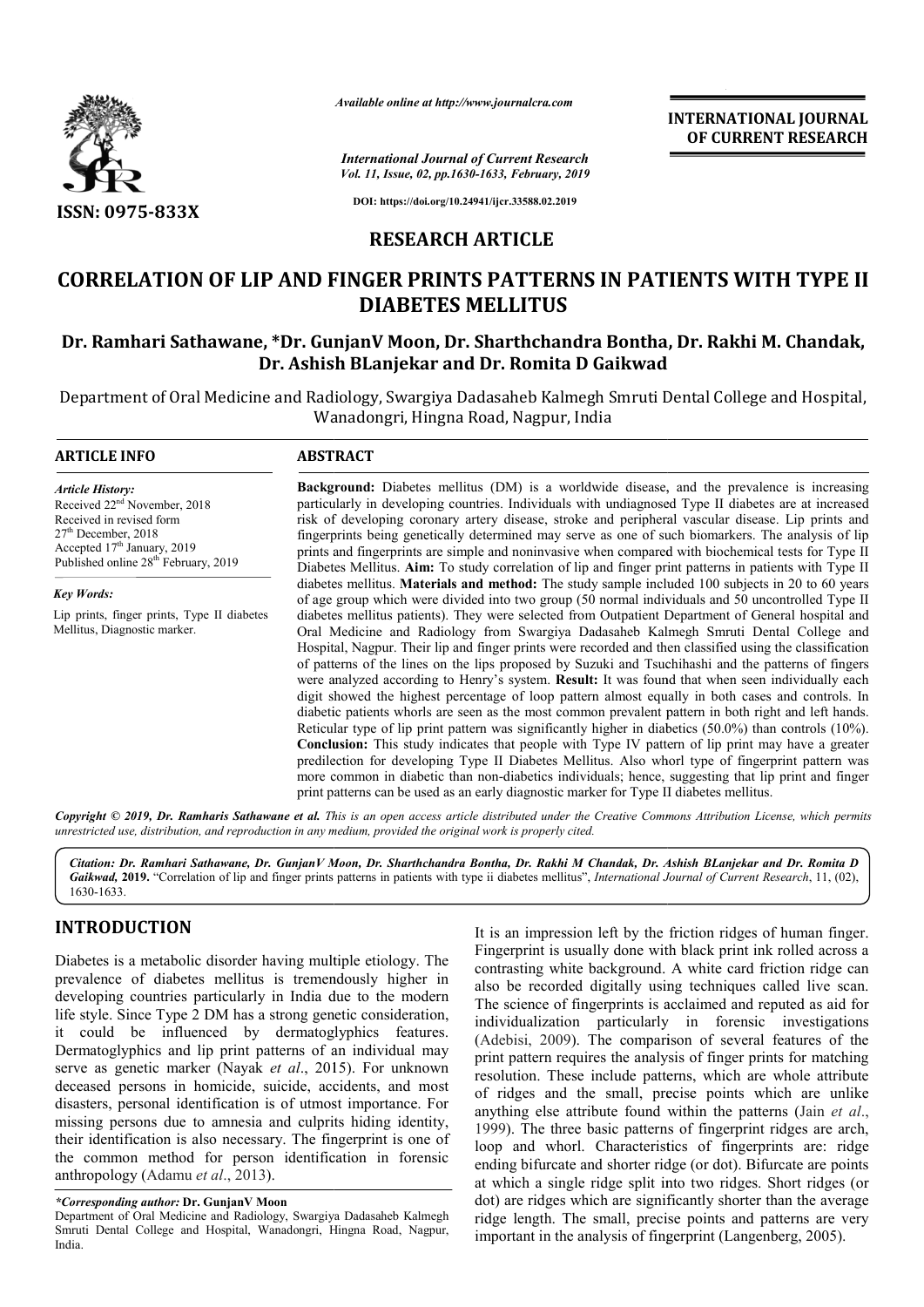The appearances of lip prints vary from persons to persons. Lip prints, which are normal lines and fissures in the form of wrinkles and grooves present in the province of metamorphosis of human lip between the inner labial mucosa and outer skin (Caldas et al., 2007). The most commonly used classification of lip-prints was invented by Suzuki and Tsuchihashi (1970) (Suzuki and Tsuchihashi, 1970). They classified lip prints as follows: Type I: a clear-cut groove vertically across the lips. Type I': a partial length groove of Type I, Type II: a branched groove, Type III: an intersected groove, Type IV: a reticular pattern and Type V: undifferentiated grooves. Cheiloscopyis one of the special techniques used for personal identification. The history of lip prints and importance of its evidence in the courts as well as its status as a source of forensic evidence is accepted (Ball, 2002). Hence, when traditional method of identification are not available in criminal identification, lip print can definitely be used as good as fingerprints (Aggrawal, 2004). In order to find out an easy and presumptive test for Type II diabetes mellitus, the present study aims to assess correlation of lip print and fingerprints pattern with Type II diabetes mellitus.

### **MATERIAL AND METHODS**

*Study Sample:* The study sample included 100 subjects in 20 to 60 years of age group which were divided into two groups (50 normal individuals and 50 Type II diabetes mellitus patients) .The samples were selected from Outpatient Department of General Hospital and Oral Medicine, at Swargiya Dadasaheb Kalmegh Smruti Dental College and Hospital, Nagpur and confirmed by clinical and laboratory assessment of the last three consecutive fasting blood sugar values >140 mg/100 ml orlast three postprandial blood sugar value  $>200$  mg/100 ml or haemoglobin A1C value  $>7\%$  was set as the criteria to proffer the uncontrolled state of the disease. Fifty normal individuals without diabetes and without any family history of diabetes were taken as controls. While selecting cases and controls, individuals with any inflammation, trauma, congenital deformity or any other disease of the lips and fingers, those with known hypersensitivity to lipstick and ink and those with other systemic diseases were excluded from the study.

#### **Method of collection of data**

*Subjects:* A detailed case history was taken from all the individuals. A thorough clinical examination was performed with the diagnosis of Type II diabetes mellitus. An informed consent was obtained from all the patients after proper explanation of the procedure to be performed. Only those patients who were willing to participate in the study were included. Subjects were categorized in following groups: Group I:50 normal individuals without Type II diabetes mellitus. Group II:50 individuals with Type II diabetes mellitus.

*Lipprint procedure and analysis:* The lips were first cleaned thoroughly. Lipstick enough for upper lip was taken on one end of an ear bud and applied uniformly, starting at the midline and moving laterally. The same technique was followed for the lower lip. The individuals were asked to gently rub the lips together for its uniform application and then asked to maintain a relaxed lip position and impression was taken on plane white A 4 sheet paper.

Lip prints were obtained by dabbing in the center first and then pressing it comfortably toward the corner of the lips. Cotton and Vaseline were used to remove lipstick. After acquiring the patterns of the individuals, each of them was assigned a number and studied carefully with a magnifying lens. The lip prints were divided into four quadrants and patterns were assessed. The classification of patterns of the lines on the lips proposed by Suzuki and Tsuchihashi was followed (Kundu *et al*., 2016).



**Fig.1. Types of lip-prints**

*Fingerprint procedure and analysis:* Patient's hands were cleaned and dried before printing. A thin layer of blue ink was applied to the fingers using ink pad. Imprints of five fingertips were recorded on an A4 sheet. The same procedure was repeated for the other hand. After taking the fingerprints of all fingers, ink was removed initially using gauze pieces and hand rub followed by use of soap and water. Fingerprints were studied using a magnifying lens. The patterns of fingers were analyzed according to Henry's system of classification of fingertip patterns which classifies fingertip patterns into loops, whorls and arch (Manjusha *et al*., 2017).



**Fig. 2. Types of fingerprints**

*Statistical analysis:* The software SPSS 22.0 and Graph Pad Prism 6.0 version was used for statistical analysis.  $p<0.05$  is considered as level of significance. Chi square Test was used for comparison.

# **RESULTS**

It was found that each digit showed the highest percentage of loop pattern in both cases and controls. In diabetic patients whorls are most common pattern in both right and left hands than arch pattern. Reticular type of lip print pattern was significantly higher in diabetics (50.0%) than normal controls  $(10\%)$ .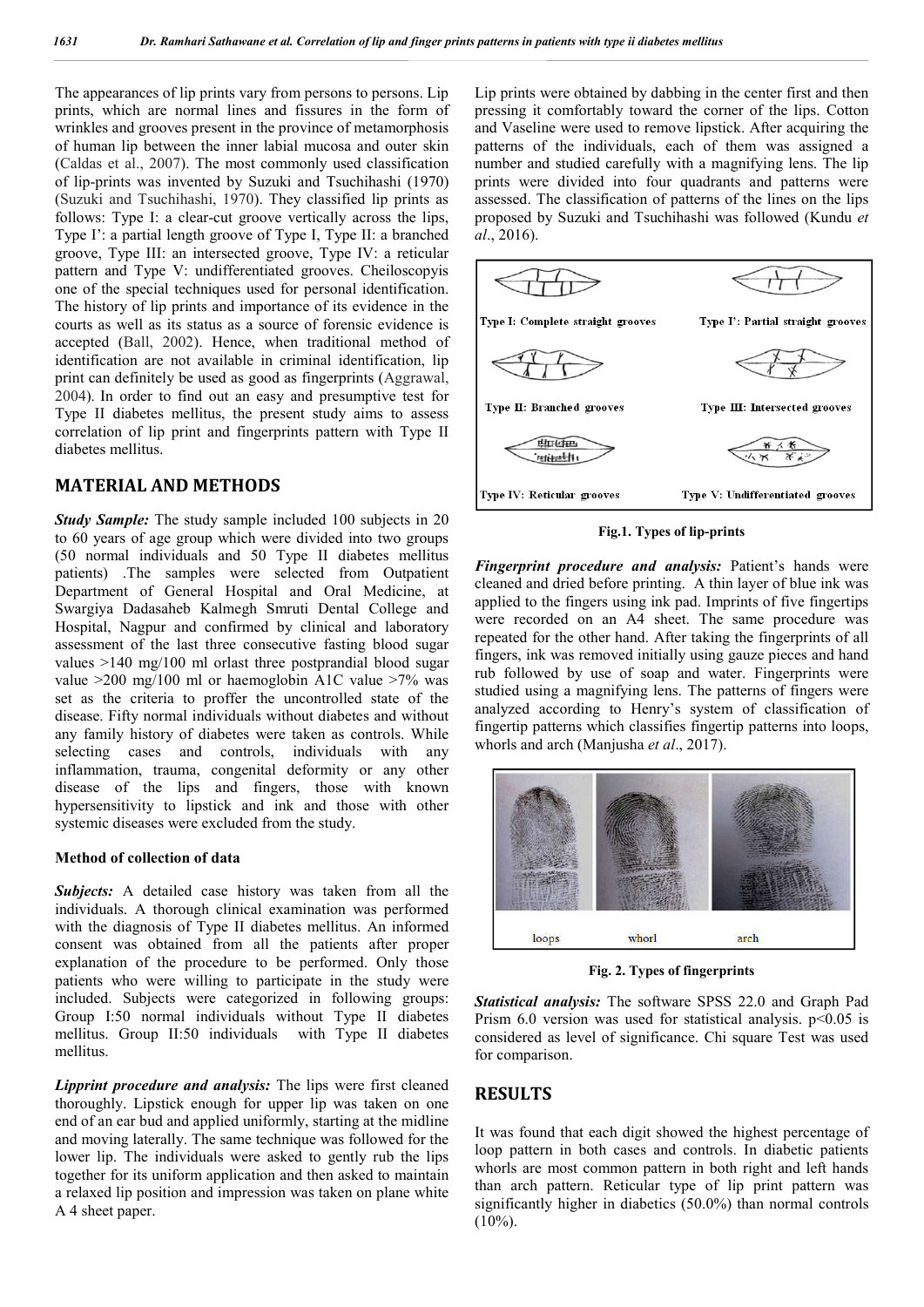| Table 1. Comparison of Lip pattern in cases and controls |  |  |
|----------------------------------------------------------|--|--|
|                                                          |  |  |

| lip print Patterns | Cases      | Controls  | $x^2$ -value | p p-valueue |  |
|--------------------|------------|-----------|--------------|-------------|--|
|                    | 3(6%)      | 16(32%)   | 43.92        | $0.0001$ ** |  |
|                    | $1(2\%)$   | 1(2%)     |              |             |  |
| П                  | 18(36%)    | 6(12%)    |              |             |  |
| Ш                  | 2(4%)      | 21(42%)   |              |             |  |
| IV                 | $25(50\%)$ | $5(10\%)$ |              |             |  |
| V                  | $1(2\%)$   | 1(2%)     |              |             |  |

\*\*Highly significant when tested by chi square test

#### **Table. 2 Gender wise comparison of Lip pattern in cases and controls**

| Lip Patterns    | Cases      |          | Controls  |          |              |           |
|-----------------|------------|----------|-----------|----------|--------------|-----------|
|                 | Male       | Female   | Male      | Female   | $x^2$ -value | p-value   |
|                 | $0(0\%)$   | 3(6%)    | 2(4%)     | 14(28%)  | 55.49        | $0.0001*$ |
|                 | $0(0\%)$   | $1(2\%)$ | $0(0\%)$  | $1(2\%)$ |              |           |
| 11              | 2(4%)      | 16(32%)  | $0(0\%)$  | 6(12%)   |              |           |
| $\cdots$<br>111 | 1(2%)      | $1(2\%)$ | $5(10\%)$ | 16(32%)  |              |           |
| 1V              | $10(20\%)$ | 15(30%)  | 2(4%)     | 3(6%)    |              |           |
|                 | $0(0\%)$   | $1(2\%)$ | $0(0\%)$  | $1(2\%)$ |              |           |
| Total           | 13(26%)    | 37(74%)  | 9(18%)    | 41(82%)  |              |           |

\* \* Highly significant when tested by chi square test

**Table 3. Comparison of finger print pattern in left hand in cases and control**

| Finger Patterns r ns | `ases                                 | controls_    | $x^2$ -value | p-value     |
|----------------------|---------------------------------------|--------------|--------------|-------------|
| Loop                 | $96(38.4\%)$                          | $100(40\%)$  | 4.08         | $0.04.*$    |
| Whorl                | 94 (37.6%)                            | $72(28.8\%)$ | 18.98        | $0.0001**$  |
| Arch                 | 54 (21.6%)                            | 80 (32%)     | 33.96        | $0.0001$ ** |
|                      | *significant<br>** highly significant |              |              |             |

| Table 4. Comparison of finger print pattern in right hand in cases and controls |  |  |  |
|---------------------------------------------------------------------------------|--|--|--|
|                                                                                 |  |  |  |

| Finger patterns | cases                 | controls     | $x^2$ -value | p-value    |  |
|-----------------|-----------------------|--------------|--------------|------------|--|
| Loop            | 100(40%)              | 98(39.2%)    | 2.02         | 0.15       |  |
| Whorl           | 90(36%)               | $72(28.8\%)$ | 10.53        | $0.0001**$ |  |
| Arch            | 32(12.8%)             | 84(33.6%)    | 27.02        | $0.0001**$ |  |
|                 | ** Highly Significant |              |              |            |  |

*Lip print pattern:* The lip print patterns in cases and controls were classified into Types I, I', II, III, IV and V. The percent distribution of each lip print pattern in cases were 6% Type I, 2% Type I', 36% Type II, 4% Type III, 50% Type IV and 2% Type V patterns. The percentage distribution of lip print patterns in controls was 32% Type I, 2% Type I', 12% Type II, 42% Type III, 10% Type IV and 2% Type V patterns Table 1. Shows a comparison of lip print pattern between cases and controls (Chi-square value: 43.92, degree of freedom: 5). The difference in lip print patterns between cases and controls were statistically highly significant ( $P = 0.001$ ). The difference was also compared in both sexes (Table 2). Results were statistically significant in both gender (Chi-square value: 55.49, degree of freedom: 5,  $P = 0.001$ .

*Fingerprint pattern:* The fingerprint patterns were assessed for both hands starting from thumb to little finger .We analyzed the patterns of fingers according to Henry's system of classification (1900). The percent distribution of these patterns was calculated for both the hands and the difference in fingerprint patterns between cases and controls was assessed [Table 3 and 4**]**. The differences were found statistically significant for both hands except for right hand the difference was not found statistically significant for loop pattern.

# **DISCUSSION**

Blood test is the most widely used and validated method for diabetes mellitus which requires more time and resources. In the present study, since lip and fingerprints are genetically determined and have the pattern that is unique for each individual, now a days, these lip and fingerprints are used as

marker for predicting Type 2 DM. There is exiguous record on comparative study of lip print and finger print analysis with Type 2 DM in literature. In controls, the maximum percentage was found for Type III and Type I lip print pattern which was 42.0% and 32 .0%, respectively. Type I' and V were the least prevailing type of patterns in controls (2.0% each).However, in the present study, it was found that 50.0% of the cases showed a Type IV (reticular) lip print pattern, followed by Type II  $(36\%)$ , Type I  $(6.0\%)$ , type III $(4.0\%)$ , Type I'  $(2.0\%)$  and Type V (2.0%). The observation of present study are in correlation with study conducted by P Manjusha *et al.* (2017) who reported the percent distribution of each lip print pattern in cases as 57% Type IV, followed by 20% Type III,8% Type I, 6% Type I', 4% Type II, and 5% Type V patterns. Reticular type of lip print pattern was significantly higher in cases (50.0%) than controls (10%).These findings indicate that the people with reticular type of lip pattern are at higher risk of developing type II diabetes mellitus. However, the group of people with clear -cut vertical groves and branched pattern are less likely to develop diabetes. Hence, lip print is a reliable early biomarker which can be used for mass screening of a genetically vulnerable population with a minimum financial burden and greater patient comfort. Fingertip patterns were analyzed in all the digits of both hand in diabetics and controls. Loop type of finger pattern was not significant in right hand in Type II diabetes mellitus and control group. In the present study, it was found that when seen individually each digit showed the highest percentage of loop patterns in both cases and controls. In diabetic patients whorls are most common pattern in both right and left hands than arch pattern. It is in accordance to the findings of Rakate NS *et al*. (2013) who reported that there is an increase in number of whorls in Type